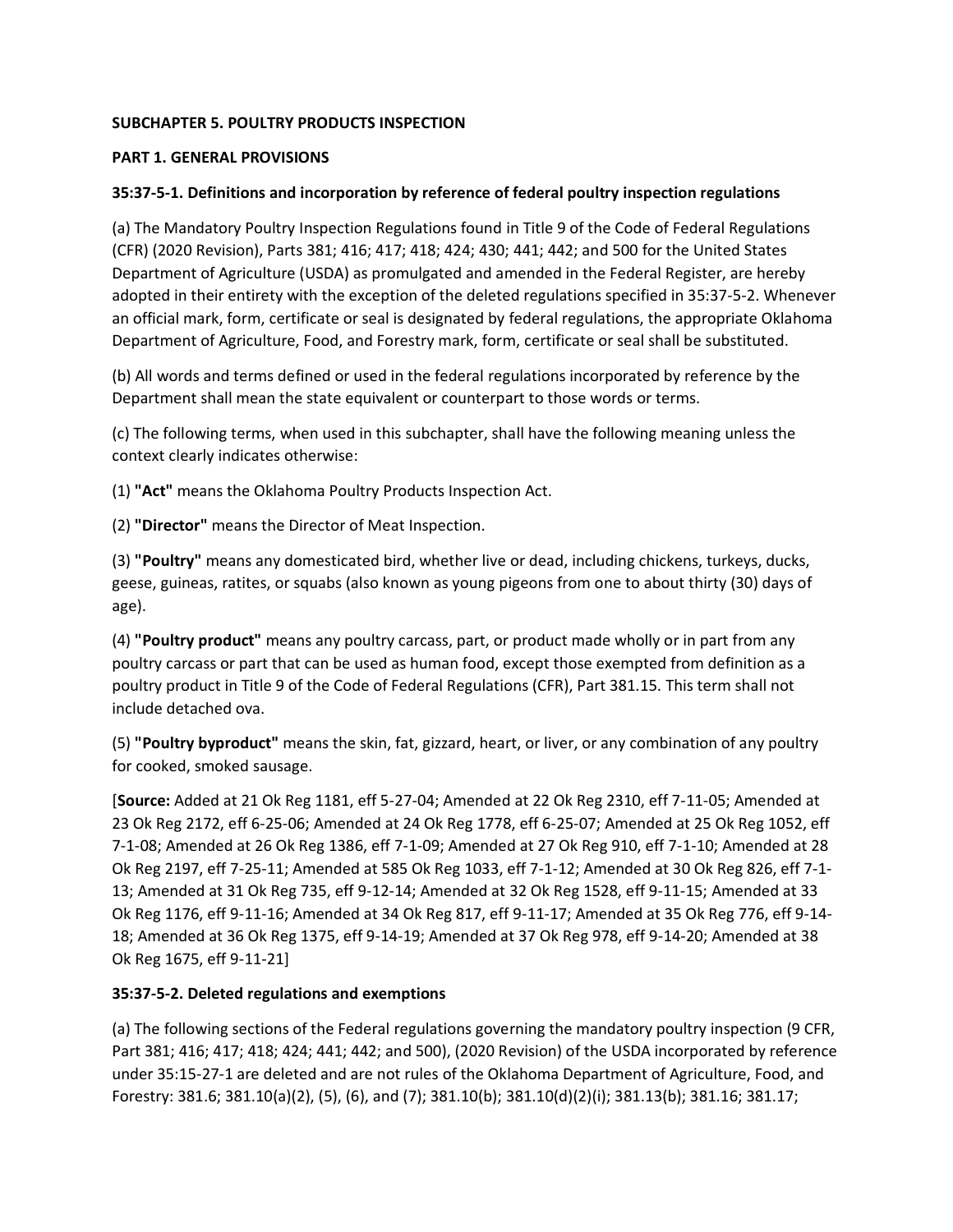381.20; 381.21; 381.37; 381.38; 381.39; 381.96; 381.101; 381.103 through 381.112; 381.123(b)(1) and (4); 381.132(c); 381.133; 381.179; 381.185; 381.186; and 381.195 through 381.225.

(b) The provisions of this Act and rules do not apply to poultry producers who slaughter their own poultry raised on their farm, and each of the following apply:

(1) The producers slaughter no more than two hundred and fifty (250) turkeys or their equivalent with a ratio of four (4) birds of other species, excluding ratites, to one (1) turkey during a calendar year;

(2) The producers do not engage in buying or selling poultry products other than those produced from poultry raised on their own farms;

(3) The poultry and poultry products do not move in commerce. Producers are prohibited from selling or donating uninspected poultry products to retail stores, brokers, meat markets, schools, orphanages, restaurants, nursing homes, and other similar establishments and are prohibited from sales or donation of uninspected poultry through any type of retail market or similar establishment owned or operated by the producer;

(4) The producers submit a certificate of registration to the Department;

(5) The poultry is healthy, slaughtered, and processed under sanitary standards, practices, and procedures that result in the preparation of poultry products that are sound, clean, and fit for human food, and each carcass, part, or poultry product bears a label that lists the customer's name, the producer's name, and the following statement, "This poultry product has not been inspected and passed";

(6) The poultry is sold directly to the household consumer and transported by either the household consumer or the producer without third-party intervention or intervening transfer or storage, and is maintained in a safe and unadulterated condition during transportation; and

(7) The producers allow an authorized agent of the Department access to their facilities and an opportunity to examine records at all reasonable times, upon notice.

(c) The provisions of this Act and rules do not apply to poultry producers who slaughter their own poultry raised on their farm, and each of the following apply:

(1) The producers slaughter no more than two thousand five hundred (2500) turkeys or their equivalent with a ratio of four (4) birds of other species, excluding ratites, to one (1) turkey during a calendar year;

(2) The producers do not engage in buying or selling poultry products other than those produced from poultry raised on their own farms;

(3) The poultry is sold by the producer, or other person for distribution by the producer, solely within the producer's jurisdiction, directly to household consumers, restaurants, hotels, and boardinghouses for use in their own dining rooms or in the preparation of meals for sales directly to consumers;

(4) The producers submit a certificate of registration to the Department;

(5) The poultry is healthy, slaughtered, and processed under sanitary standards, practices, and procedures that result in the preparation of products that are sound, clean and fit for human food, and each carcass, part or poultry product bears a label that lists the producer's name and address and the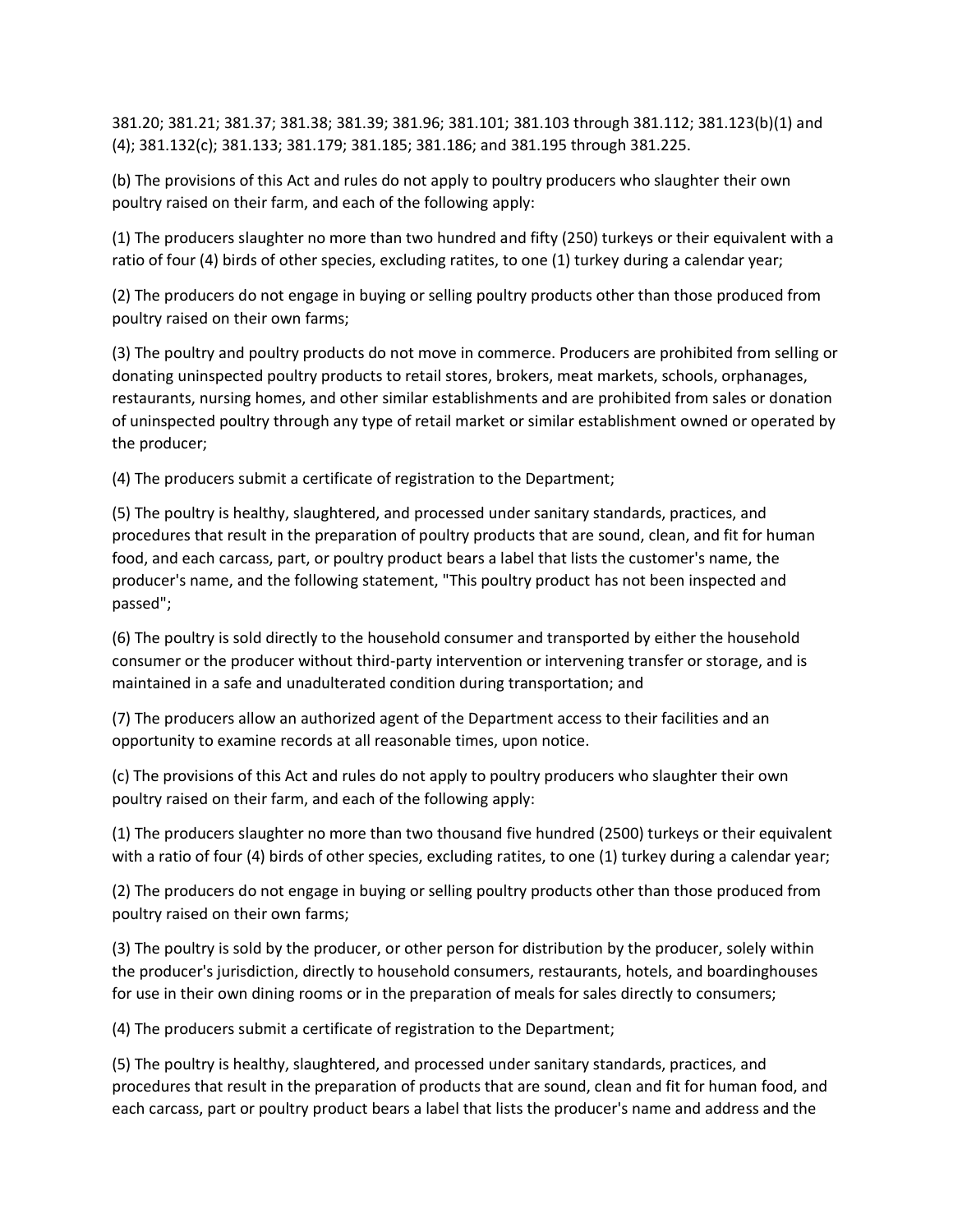following statement, **"**This poultry product has not been inspected and passed**"** and the products are not otherwise misbranded;

(6) The producers meet the sanitation requirements as provided in 9 CFR 416.1-5 and allow the Department to inspect sanitation at least two (2) times each year;

(7) The producers allow an authorized agent of the Department access to their facilities and an opportunity to examine records at all reasonable times, upon notice; and

(8) The producers do not engage, within the same calendar year, in the business of buying or selling any poultry or poultry products or engage in any other poultry exemptions, or operate an inspected poultry establishment, unless approved by the Department.

[**Source:** Added at 21 Ok Reg 1181, eff 5-27-04; Amended at 22 Ok Reg 2310, eff 7-11-05; Amended at 23 Ok Reg 2172, eff 6-25-06; Amended at 24 Ok Reg 1778, eff 6-25-07; Amended at 25 Ok Reg 1052, eff 7-1-08; Amended at 26 Ok Reg 1386, eff 7-1-09; Amended at 27 Ok Reg 910, eff 7-1-10; Amended at 28 Ok Reg 2197, eff 7-25-11; Amended at 585 Ok Reg 1033, eff 7-1-12; Amended at 30 Ok Reg 826, eff 7-1- 13; Amended at 31 Ok Reg 735, eff 9-12-14; Amended at 32 Ok Reg 1528, eff 9-11-15; Amended at 33 Ok Reg 1176, eff 9-11-16; Amended at 34 Ok Reg 817, eff 9-11-17; Amended at 35 Ok Reg 776, eff 9-14- 18; Amended at 36 Ok Reg 1375, eff 9-14-19; Amended at 37 Ok Reg 978, eff 9-14-20; Amended at 38 Ok Reg 1675, eff 9-11-21]

# **35:37-5-3. Guidelines and procedures**

The following publications prepared and approved by the United States Department of Agriculture are applicable to the Oklahoma Department of Agriculture, Food, and Forestry, as determined by the Director of Meat Inspection: "Poultry Packing Plants: A Guide to Construction and Layout,""Food Standards and Labeling Policy Book"(August 2005); and all Food Safety and Inspection Service's Directives, and Notices as adopted by the director of the Food Safety Division.

[**Source:** Added at 21 Ok Reg 1181, eff 5-27-04; Amended at 28 Ok Reg 2197, eff 7-25-11]

# **35:37-5-4. Registration and application requirements for custom exempt plants**

(a) Every establishment where poultry are custom slaughtered without ante-mortem and post-mortem inspection or in which custom processing of carcasses or parts of carcasses derived from poultry slaughtered without ante-mortem and post-mortem inspection is required to submit an application and have all facilities approved by the Director prior to conducting operations.

(b) Any person or establishment, not licensed as a retail exempt business, engaged in custom processing of inspected and passed carcasses for individuals, is required to submit an application and meet all facility requirements prior to conducting operations.

[**Source:** Added at 21 Ok Reg 1181, eff 5-27-04]

#### **35:37-5-5. Establishments requiring inspection**

Inspection under the rules is required at:

(1) Every establishment, except as provided in 9 CFR, Part 381.10, 381.11, 381.12, 381.13, 381.14, and 381.15 with the exceptions of those deleted rules listed in 35:37-5-2 in which any poultry is slaughtered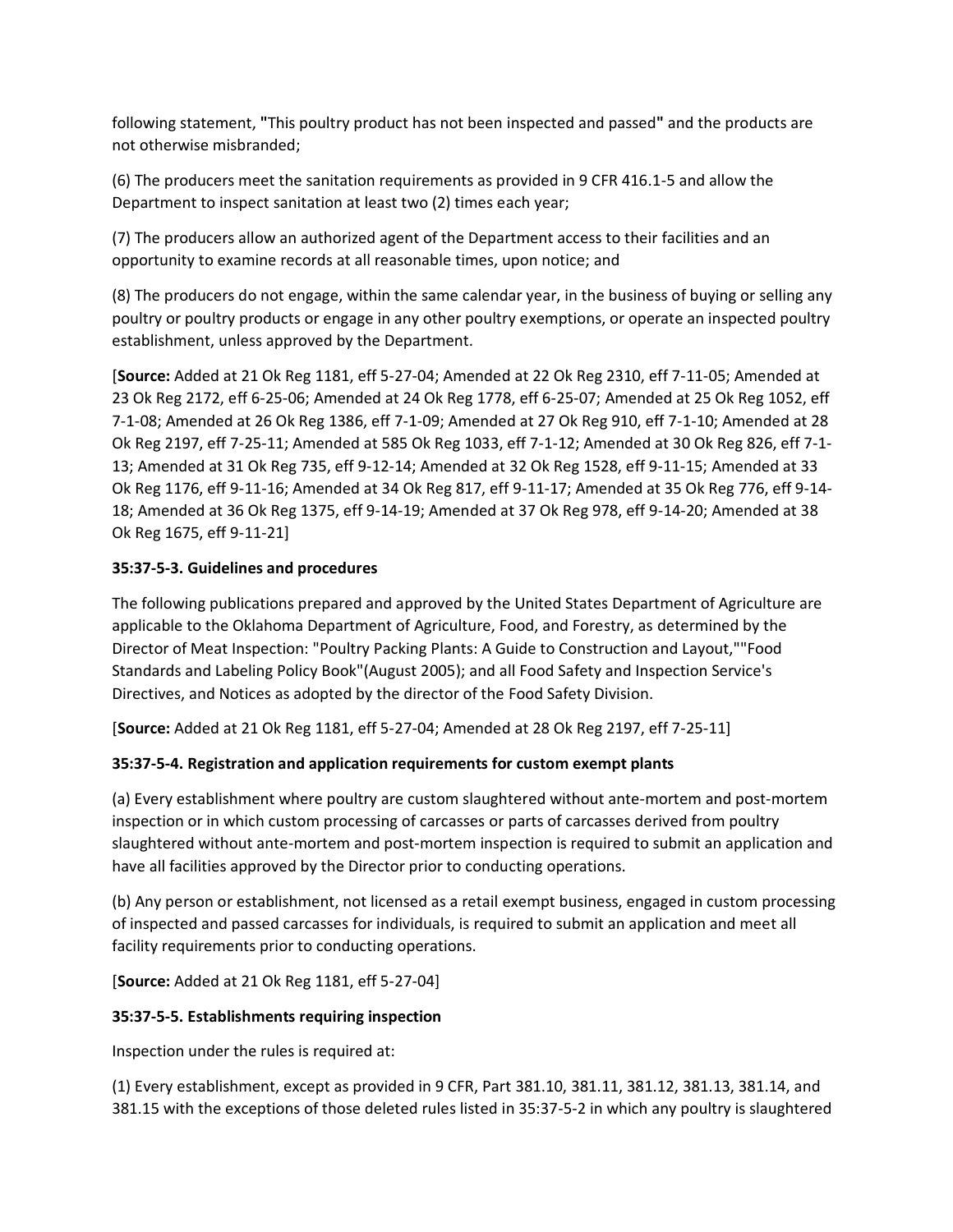for transportation or sale in commerce, or in which any poultry products are wholly or in part, processed for transportation or sale in commerce, as articles intended for use as human food;

(2) Every establishment, except as provided in 9 CFR, Part 381.10, 381.11, 381.12, 381.13, 381.14, and 381.15 with the exceptions of those deleted rules listed in 35:37-5-2, within the State, at which any poultry is slaughtered or any poultry products are processed, for use as human food solely for distribution within such jurisdiction;

(3) Except as provided in 9 CFR, Part 381.10, 381.11, 381.12, 381.13, 381.14, and 381.15 with the exceptions of those deleted rules listed in 35:37-5-2, every establishment designated by the Director pursuant to the Act as one producing adulterated poultry products which would clearly endanger the public health.

[**Source:** Added at 21 Ok Reg 1181, eff 5-27-04]

### **PART 3. APPLICATION FOR INSPECTION: GRANT OR REFUSAL OF INSPECTION**

#### **35:37-5-6. How application shall be made**

The operator of each establishment of the kind required by 35:37-5-5 to have inspection shall make application to the Director for inspection service. In cases of change of name, ownership or location, a new application shall be made.

[**Source:** Added at 21 Ok Reg 1181, eff 5-27-04]

### **35:37-5-7. Filing of application**

(a) The application for inspection at any establishment shall be on official forms provided by the Food Safety Division of the Oklahoma Department of Agriculture, Food, and Forestry.

(b) In addition to completion of all information requested by the application, the operator shall include the name of any subsidiary corporation that will prepare any poultry product or conduct any other operation at the establishment for which inspection is requested.

(c) If inspection is granted, the applicant for inspection shall be responsible for its subsidiaries' compliance with all requirements.

(d) Processing of poultry products and other operations at the establishment for which inspection is granted may be conducted only by the applicant or a subsidiary.

[**Source:** Added at 21 Ok Reg 1181, eff 5-27-04]

#### **35:37-5-8. Authority of applicant**

Any person applying for inspection service may be required at the discretion of the Director to demonstrate that the operator of the establishment authorized him to do so.

[**Source:** Added at 21 Ok Reg 1181, eff 5-27-04]

#### **35:37-5-9. Application for inspection; required facilities**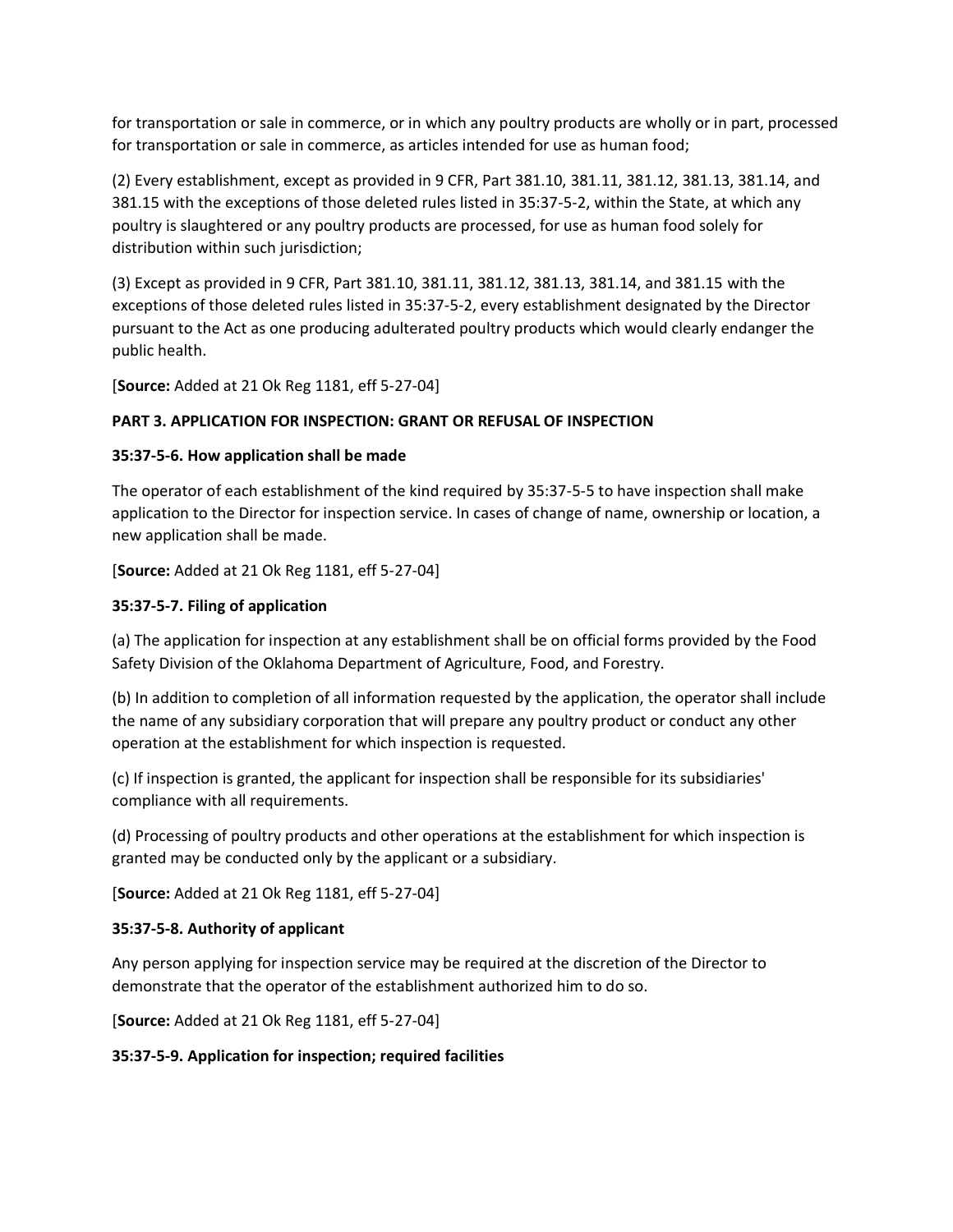An application for inspection service to be rendered in an official establishment shall be made according to the following procedure:

(1) Prints of drawings and specifications to be furnished.

(A) Applicants for inspection service may obtain information or assistance from the Meat Inspection Division with respect to the requirements before submitting prints of drawings and specifications.

(B) Two prints of drawings showing the features specified in this Section shall be submitted to the Director. The drawings or prints shall be legible, made with sharp, clear lines, and properly drawn to scale and shall consist of complete floor plans and a plot plan. Submissions consisting of more than one sheet should be bound together at the left margin in sets.

(C) The plot plan shall show such features as the limits of the establishment premises, location in outline of buildings on the premises, one point of the compass, and the location of roadways, railroads, and water and sewer lines or sewage facilities serving the establishment.

(D) The floor plan shall show all space to be included in the official establishment. If rooms or compartments shown on the drawings are not to be included as part of the official establishment, this shall be clearly indicated thereon.

(E) The sheets of paper on which prints of drawings are made shall not exceed a size of 34 x 44. The drawings, other than of the plot plan, shall be made to a scale of one-eighth inch per foot. The plot plan may be drawn to a scale of not less than one-thirty-second inch per foot. The drawings shall indicate the scale used and shall so indicate the floor shown (e.g. basement, first or second).

(2) Features required to be shown on floor plan. The following features shall be shown on the floor plan:

(A) The principal pieces of equipment drawn to scale in the proper locations;

(B) The name of the operator and address of the establishment by street and street number, or by other means properly identifying the location of the establishment. (This information shall be shown on each drawing the same as shown on the application for service);

(C) One point of the compass;

(D) The doors and openings for passageways, designating those that are self-closing or permanently closed:

(E) All floor drain openings and gutter drains, and for all buildings constructed after September 1, 1959, the approximate location of all underfloor and underground piping.

(F) Lavatories in toilet and processing rooms (lavatories that are other than hand operated shall be so designated on the blueprints);

(G) All Steam and hot and cold water outlets for cleanup purposes;

(H) Ice making and storage facilities.

(I) The point at which live poultry is hung on the conveyor line, the point where dressed poultry is removed, and the point of transfer to the eviscerating line;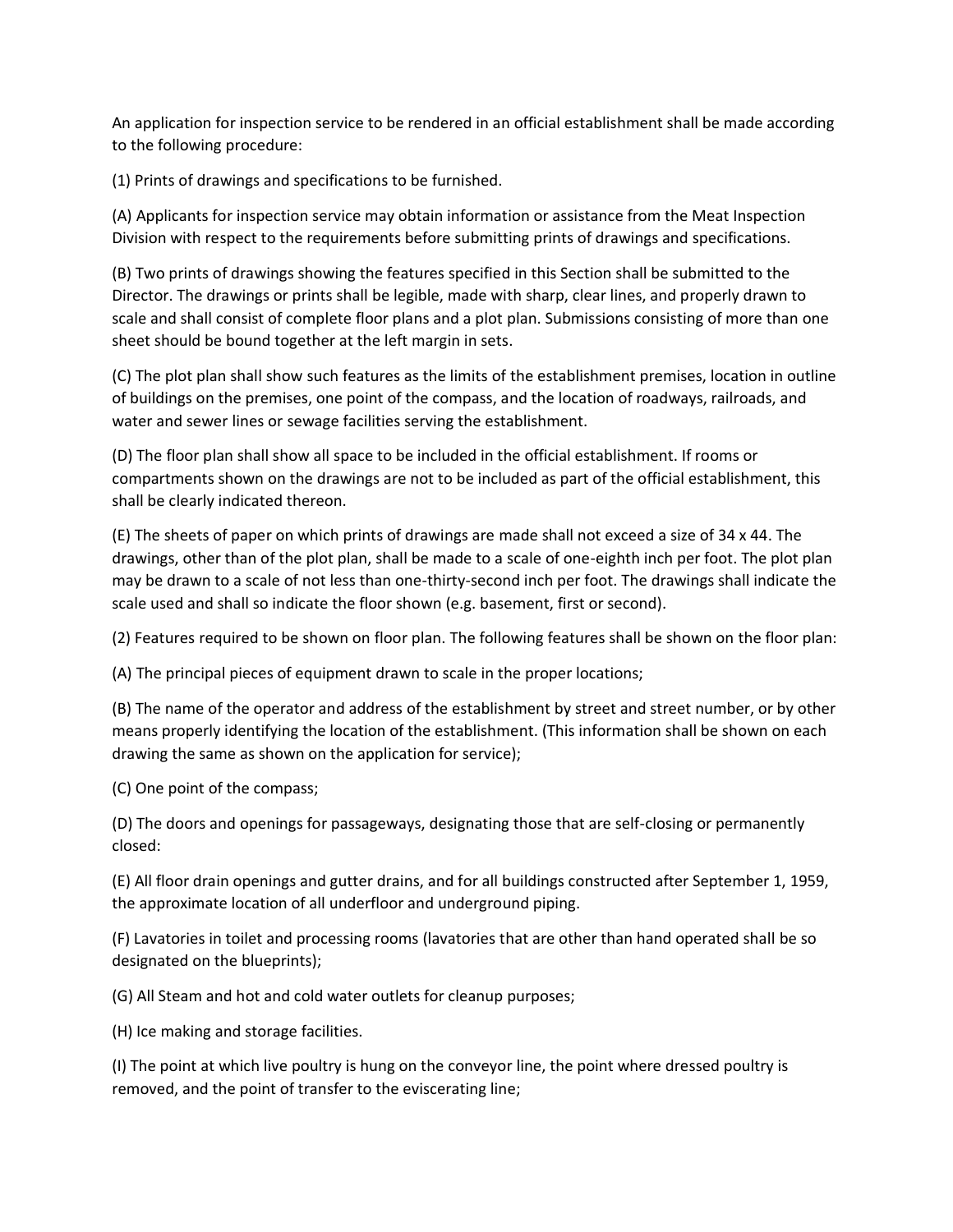(J) The routes of the edible and inedible products;

(K) The location of fresh air inlets, exhaust fans and hoods.

(3) **Specifications.** Specifications covering the following shall accompany the drawings:

(A) Height of ceilings;

(B) Type of ceilings -- open or closed;

(C) Finish of ceilings; for example -- cement plaster, metal, marine plywood, cement, asbestos board, etc.;

(D) Finish of walls; for example -- cement, plaster, glazed tile, glazed brick, glass blocks, etc.,

(E) Screens -- indicate whether all outside openings are screened or provided with other suitable devices against entrance of flies or other insects;

(F) Finish of floors -- concrete, brick, mastic material, etc.;

(G) Drainage -- indicate amount of slope of floors to the drains in processing rooms, coolers, toilets, and refuse rooms, and give description of trapping and venting of drainage lines, and of floor drain openings. Indicate size of drainage lines and whether house drainage lines and toilet soil lines are separate to a point outside of buildings;

(H) Heating -- indicate type;

(I) Water supply -- indicate whether public or private water supply, or both, and specify in terms of gallons per minute of water available for the processing needs of the plant. Also indicate whether or not a nonpotable water supply is used for any purpose in the plant and, if so, specify such uses;

(J) Hot water facilities -- specify facilities such as boilers, storage tanks, mixing valves, etc., and indicate the size;

(K) Specify number of men and number of women who will use each toilet room;

(L) Sewage disposal-indicate whether city sewer, cesspool, sedimentation tank, etc.;

(M) Approximate rate of production -- for slaughtering and/or eviscerating establishments, indicate hourly rate of slaughter and/or evisceration for each class of poultry, and for other types of establishments indicate pounds of each type of poultry products processed per hour.

(4) The drawings of the establishment shall show employees' toilet and dressing rooms, office space for the inspectors, storerooms for supplies, refuse rooms, and all rooms, compartments, or passageways where poultry or poultry products, or any ingredients to be used in the preparation of poultry products will be handled or kept. The drawings shall also show all other rooms or compartments located in the buildings that are to comprise the official establishment.

(5) When changes are proposed in areas for which drawings have been previously approved, one of the following types of revised drawings shall be submitted for review and consideration:

(A) A completely revised sheet or sheets, showing proposed alterations or additions, or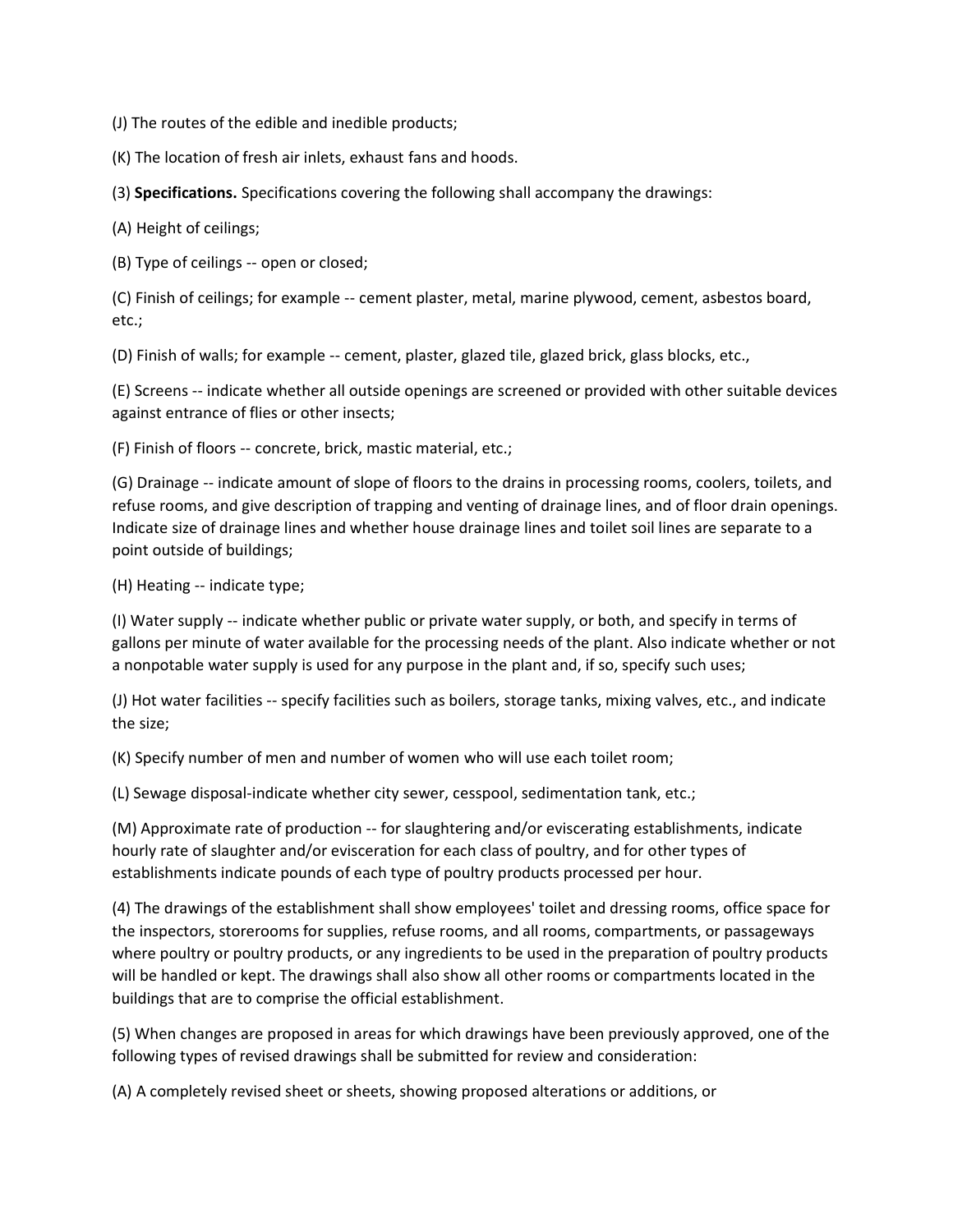(B) Pasters of minor changes that may be affixed to the affected areas on the previously approved drawings in a manner not obscuring essential data. Paster drawings shall be prepared to the same scale and presented on a background similar to that of the originally approved drawings.

[**Source:** Added at 21 Ok Reg 1181, eff 5-27-04]

# **35:37-5-10. Survey and grant of inspection**

Prior to granting of inspection service, a survey of the establishment shall be made by a representative of the Division to determine if the establishment is constructed and facilities are installed in accordance with the approved drawings, specifications and the rules. Inspection will be granted by the Board when these requirements are met.

[**Source:** Added at 21 Ok Reg 1181, eff 5-27-04]

# **35:37-5-11. Refusal of inspection**

(a) The Board may refuse to grant inspection at any establishment if it determines that it does not meet any requirements as to premises, facilities, and equipment, and the operation thereof, prescribed in the regulations under 2 O.S. Section 6-257 to prevent the distribution under the Act of adulterated poultry products, or that the applicant has not received approval of labeling and containers to be used at the establishment as required by the rules. When inspection is refused for any reason, the applicant shall be informed of the action and the reasons therefore and afforded an opportunity to present his views informally.

(b) If the refusal is based on a failure to comply with any requirements prescribed under 2 O.S. Section 6-257, the applicant shall, upon his request, be afforded opportunity for a hearing in accordance with applicable rules of practice, with respect to the merits or validity of the action taken, but such refusal shall continue in effect unless otherwise ordered by the Board.

(c) Inspection may also be refused in accordance with 2 O.S. Section 6-267 A. and the applicable rules of practice.

(d) Requirements for sewage and waste disposal are:

(1) Any applicant for inspection under the provisions of the Act must obtain a certificate of acceptability or a permit for the liquid waste disposal system. The permit shall be posted in the establishment.

(2) A facility discharging waste into a waste treatment facility independent of a municipal waste system may obtain a permit and/or a certificate of acceptability from the Oklahoma Water Resources Board (Title 82, O.S. Sections 901-914).

(3) Any establishment discharging into municipal waste systems, with or without on-site treatment may obtain a permit and/or a certificate of acceptability from the Oklahoma State Department of Health (Title 63, O.S. Sections 1-901 through 1-911).

[**Source:** Added at 21 Ok Reg 1181, eff 5-27-04]

# **35:37-5-12. Suspension or other withdrawal of inspection service**

(a) Authorization and Procedures for Suspension or Withdrawal of Inspection Services are: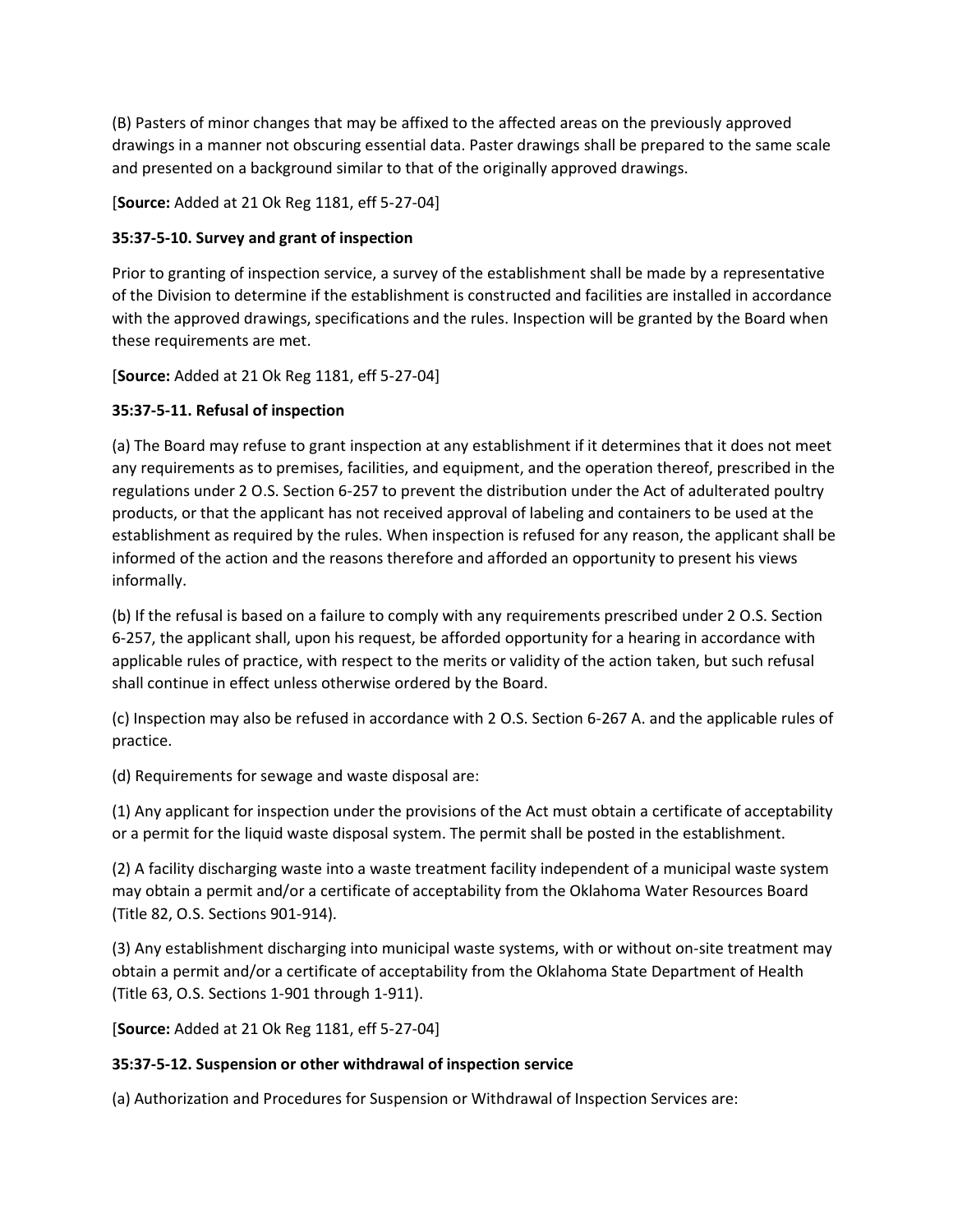(1) The Board is authorized to suspend (for such period or indefinitely, as the Board deems necessary to effectuate the purposes of the Act) or otherwise to withdraw, inspection service at an official establishment, for the failure of the operator of the establishment to destroy condemned poultry products as required under 2 O.S. Section 6-256, or for other failure of the operator of the establishment to comply with any requirements as to premises, facilities, or equipment, or the operation thereof, prescribed in the regulations under 2 O.S. Section 6-257 to prevent the distribution under the Act of adulterated poultry products.

(2) The Operator shall be notified of the withdrawal action and the reasons therefore and afforded an opportunity to present his views informally prior to the effective date of such withdrawal, and upon his request he shall be afforded an opportunity for a hearing in accordance with the applicable rules of practice, with respect to the merits or validity of the withdrawal, but such a suspension or other withdrawal shall continue in effect pending the outcome of any such hearing unless otherwise ordered by the Board.

(b) During a period of suspension or other withdrawal, no processing of poultry or poultry products subject to the inspection requirements of the Act shall be carried on in the official establishment. In any case in which inspection service is suspended under this rule, if the establishment premises, facilities and methods of operations are not brought into compliance with the Act and the rules within a reasonable period of time, to be specified by the Board, inspection service may be withdrawn from the official establishment in accordance with the procedure prescribed in this rule.

(c) Inspection service may also be suspended or withdrawn in accordance with 2 O.S. Section 6-267 (B). and the applicable rules of practice.

(d) Inspection may be suspended or revoked as provided in Paragraph (5) of Subsection 21(b) of the Federal Water Pollution Control Act, as amended.

(e) A grant of inspection issued without certification under paragraph (7) or (8) of Subsection 21(b) of the Federal Water Pollution Control Act, as amended, will terminate if certification is not subsequently furnished or other requirements are not met, as provided in said paragraphs.

(f) Inspection service may be withheld if the operator of the official establishment or any officer, agent, or employee of the operator or any of its subsidiaries forcibly assaults, resists, opposes, impedes, intimidates, or interferes with any inspection personnel while engaged in or on account of the performance of their official duties under the Act. Such withholding shall continue until the responsible person is removed from the premises or until assurances, acceptable to the Board, are received that there will not be any recurrences of such acts.

[**Source:** Added at 21 Ok Reg 1181, eff 5-27-04]

#### **PART 5. FACILITIES FOR INSPECTION**

# **35:37-5-13. Time of inspection**

The inspector who is to perform the inspection in an official establishment shall be informed, in advance, of the hours when such inspection will be required.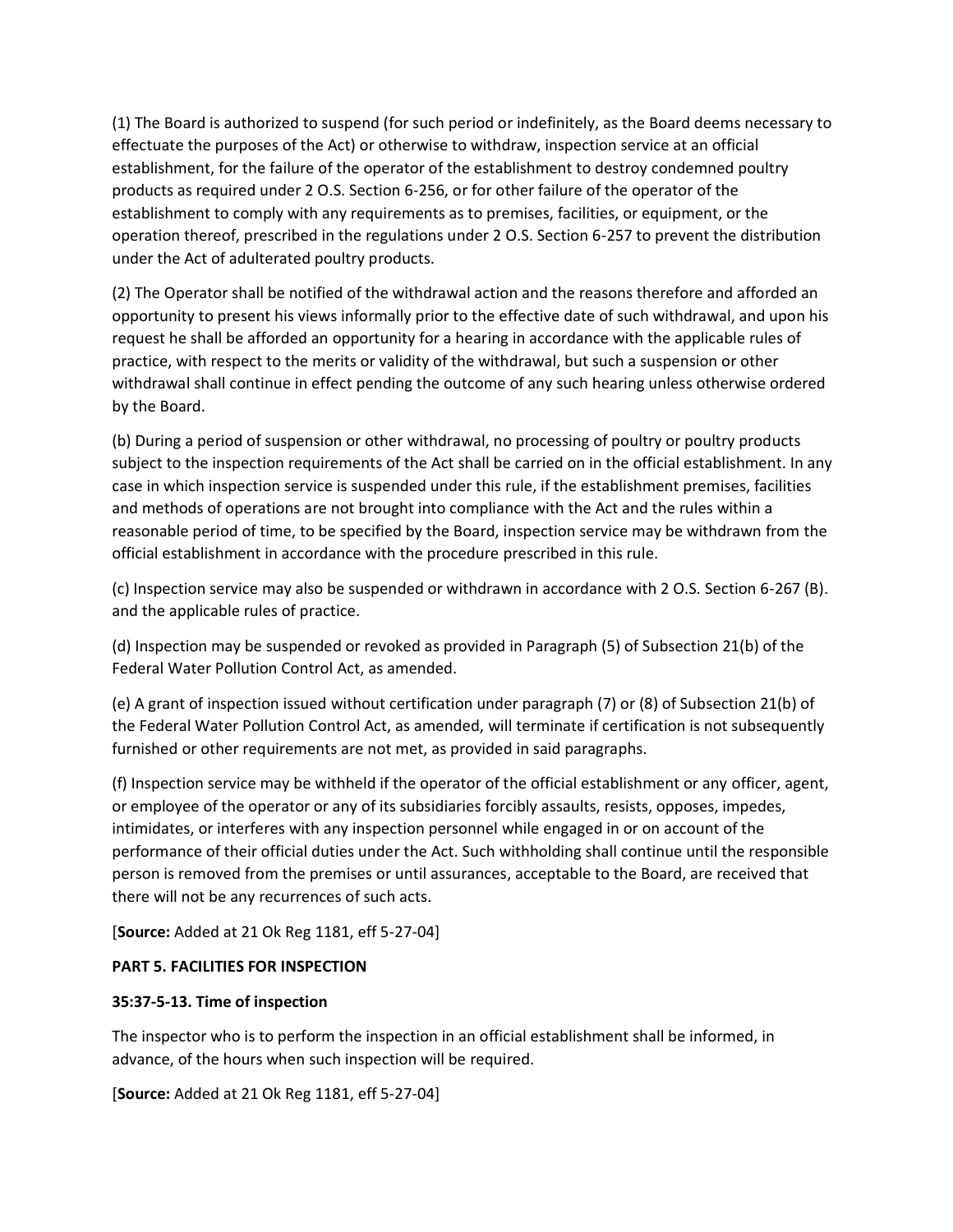### **35:37-5-14. Schedule of operation of official establishment**

Operating schedules of an official establishment shall be subject to approval of the Director and for the purpose of this rule the normal operating schedule shall consist of a continuous 8-hour period per day (excluding not to exceed 1 hour for lunch), 5 days per week, within the period of Monday through Friday, for each full shift required. Any variation from such Monday through Friday schedule of operation must be fully justified and approved in advance by the Director. Clock hours of daily operations are not to be specified in a schedule although as a condition of continuance of approval of a schedule the hours of operation must be reasonably uniform from day to day.

[**Source:** Added at 21 Ok Reg 1181, eff 5-27-04]

### **35:37-5-15. Overtime inspection service**

The management of an official establishment desiring to work under the conditions which will require the services of a meat inspector on any Saturday, Sunday or for more than 8 hours on any other day, shall, sufficiently in advance of the period of overtime, request the Inspector in Charge or his assistant to furnish inspection service during such overtime period, and shall pay the Board a per hour per division inspector fee established under the provisions of 2 O.S. Section 2-9 to reimburse the Board for the cost of inspection services so furnished.

[**Source:** Added at 21 Ok Reg 1181, eff 5-27-04]

### **35:37-5-16. Holiday inspection service**

When an official establishment requires inspection service on a holiday, such service is considered holiday work. The official establishment shall, in advance of such holiday work, request the Inspector in Charge to furnish inspection service during such period and shall pay the Board therefore at the rate established as stated in 35:37-5-15. Service in excess of 8 hours for that day is considered overtime and shall be paid for at the overtime rate. Holidays for state employees will be those declared by the Executive Department of the State of Oklahoma.

[**Source:** Added at 21 Ok Reg 1181, eff 5-27-04]

# **35:37-5-17. Multiple shift operations**

(a) Multiple shift operations may be approved by the Director provided the management of an official establishment requests in writing and a reasonable amount of time is allowed for the Agency to provide inspection personnel. The request for this operation must clearly show the necessity for the additional shift(s). Therefore, plant management must specify the type(s) of operation(s) which will be conducted during the multiple shifts and must further demonstrate that at least five (5) hours of work will be required in excess of a normal eight hour shift on a continual and on-going basis during the normal work week of Monday through Friday.

(b) If any of the provisions of this rule are not met, the Director shall refuse or revoke the approval for multiple shift operations and require the establishment be billed for overtime inspection services at the appropriate established rate in effect.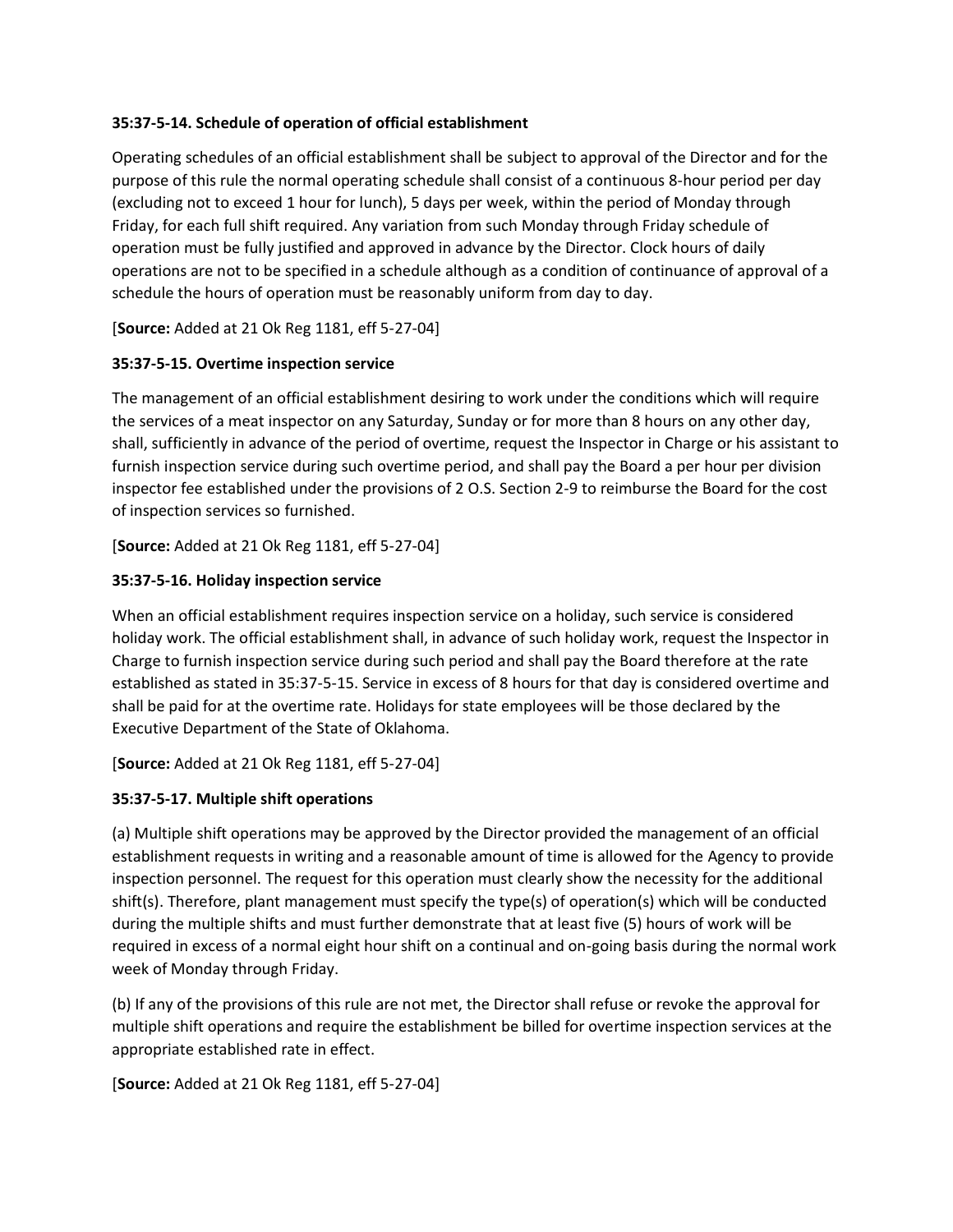# **PART 7. OFFICIAL MARKS, DEVICES AND CERTIFICATES**

### **35:37-5-18. Wording and form of the official inspection legend**

Except as otherwise provided in this Part, the official inspection legend required to be used with respect to inspected and passed poultry products shall include wording as follows: "Oklahoma, Inspected and Passed." The form and arrangement of such wording shall be exactly as indicated in the example in Illustration 1 of Appendix C of Chapter 37, except that the appropriate official establishment number shall be shown. The Director may approve the use of abbreviations of such inspection mark; and such approved abbreviations shall have the same force and effect as the inspection mark. The official inspection legend, or the approved abbreviation thereof, shall be printed on consumer packages and other immediate containers of inspected and passed poultry products, or on labels to be securely affixed to such containers.

[**Source:** Added at 21 Ok Reg 1181, eff 5-27-04; Amended at 22 Ok Reg 2310, eff 7-11-05]

### **35:37-5-19. Official dressed poultry identification mark**

Dressed poultry processed under inspection and passed for distribution shall be identified by an official inspection legend, refer to Illustration 2 of Appendix C of Chapter 37, which shall be not less than 1 1/2 x 3 in size. Such mark shall be applied to the immediate containers and shipping containers of the poultry.

[**Source:** Added at 21 Ok Reg 1181, eff 5-27-04; Amended at 22 Ok Reg 2310, eff 7-11-05]

### **35:37-5-20. Official seal**

The official mark for use in sealing means of conveyance used in transporting poultry products under any requirement in this Part shall include the inscription of "OKLA. INSP'D & PASSED" and a serial number, and any other seals approved by the Director.

[**Source:** Added at 21 Ok Reg 1181, eff 5-27-04; Amended at 22 Ok Reg 2310, eff 7-11-05]

# **35:37-5-21. Official Oklahoma condemned mark**

The term "Oklahoma Condemned" as shown in Appendix F of Chapter 37 is an official mark and the devices used by the Division for applying such mark are official devices.

[**Source:** Added at 21 Ok Reg 1181, eff 5-27-04; Amended at 22 Ok Reg 2310, eff 7-11-05]

#### **35:37-5-22. Official inspection mark; official establishment number**

The immediate container of every inspected and passed poultry product shall bear:

(1) The official inspection legend; and

(2) The official establishment number of the official establishment in which the poultry product was processed under inspection, within the official inspection legend. In the case of canned product, the official establishment number may be embossed on the lid of each can. In the case of nontransparent consumer packages such as cartons, the official inspection legend may be legibly printed thereon or it may be shown on an insert label placed on top of the product within the package. In the case of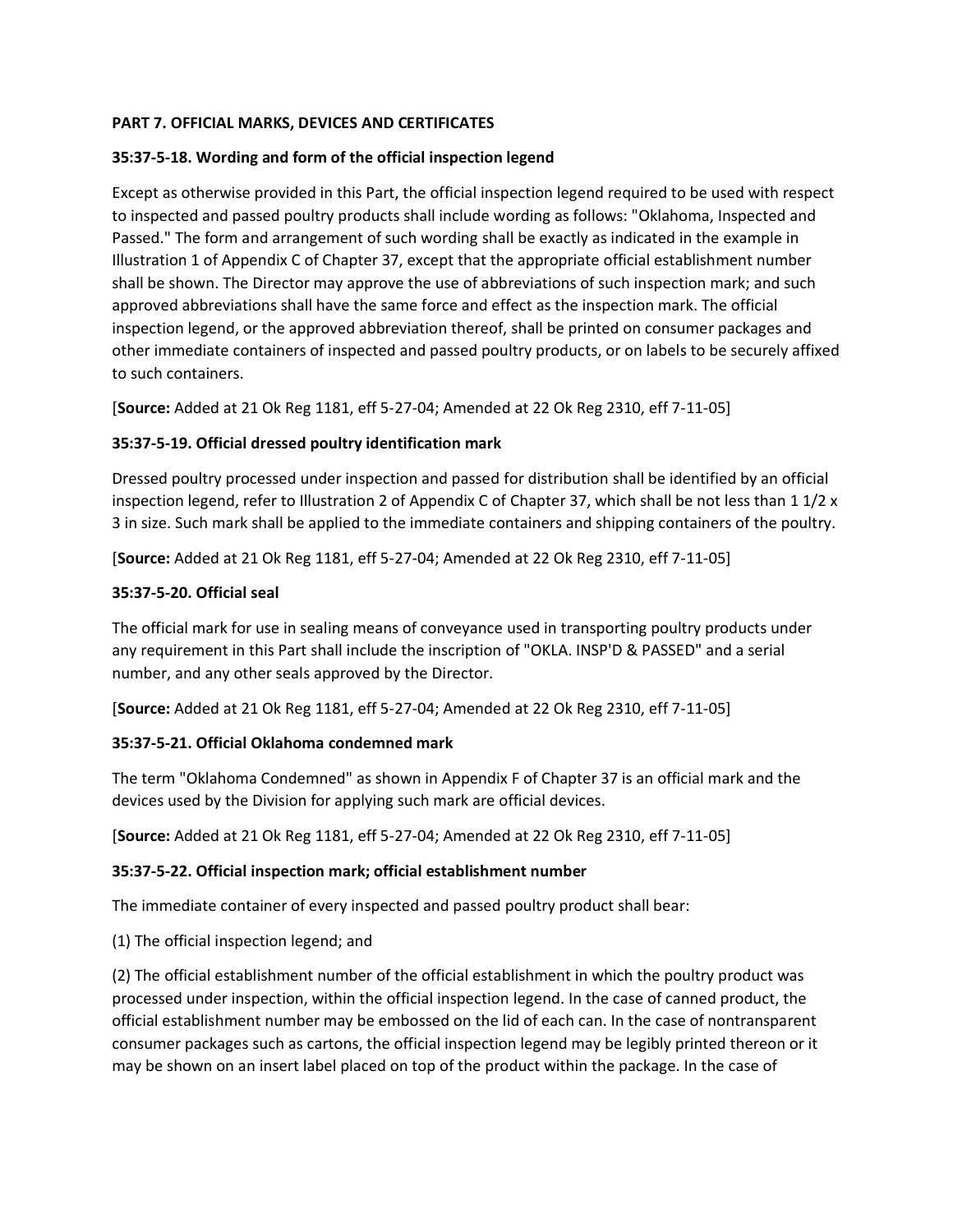transparent wrappers, the official inspection legend may be shown on an insert label and so placed under the transparent covering that it will be clearly visible and legible.

[**Source:** Added at 21 Ok Reg 1181, eff 5-27-04]

# **35:37-5-23. Approval required for labeling and other devices bearing official inspection marks**

No labeling or other device bearing any official inspection mark, other than printer's proofs or other samples submitted for approval under this Part, shall be made until the printer's proof or a photostatic copy has been found by the Director to be acceptable; and no labeling or other device, or imprint, bearing any official inspection mark, shall be used until finished copies or samples thereof have been approved by the Director, except that approval may be given to printer's final proofs or photostatic copies of labels or samples of stenciled and rubber stamped imprints for shipping containers or containers for institutional packs.

[**Source:** Added at 21 Ok Reg 1181, eff 5-27-04]

#### **PART 9. MISCELLANEOUS**

### **35:37-5-24. Registration**

(a) Within ninety (90) days, any person engaging in one or more of the following businesses shall register with the Department:

(1) A poultry products broker, renderer, or animal food manufacturer.

(2) A wholesaler of any carcasses or parts or products of carcasses of any poultry, whether or not intended for human food.

(3) A public warehouseman storing poultry or poultry products.

(4) A buyer, seller, or transporter in commerce of any dead, dying, disabled, or diseased poultry or any part of carcasses of any poultry that died otherwise than by slaughter.

(b) Registration shall be on forms provided by the Department and shall include the name, trade name, and address of each location of business.

(c) Any change in the name, address, or trade name shall be reported in writing to the Director within fifteen (15) days after making the change.

(d) Persons conducting any of the specified businesses only at an official establishment shall not be required to register.

[**Source:** Added at 21 Ok Reg 1181, eff 5-27-04]

#### **35:37-5-25. Procedure to identify plant as unsanitary**

(a) If an inspector identifies any of the following unsanitary conditions at a plant, the inspector shall immediately notify the Director:

(1) Nonpotable water, meaning unsafe by laboratory determinations, used in areas producing edible product;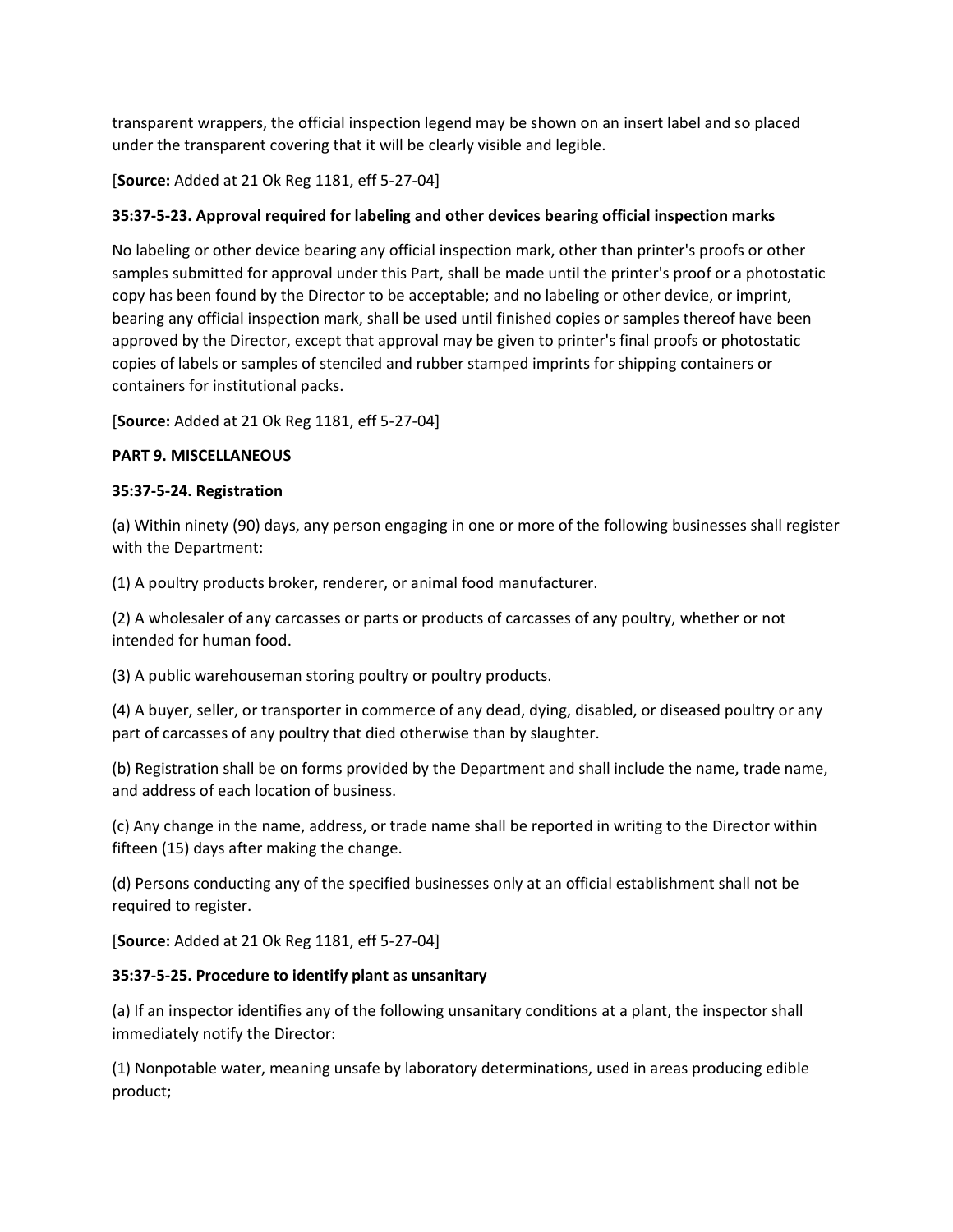(2) Product is subjected to an environment allowing bacterial growth and development, vermin or insects, or resulting in the entry of foreign matter into the product;

(3) Carcasses or parts show evidence of contamination; a systemic disease condition, or bearing diseases transmissible to man , or in any other manner adulterated;

(4) Poultry exhibit the characteristics of spoilage are used in poultry food products; or

(5) The presence of excessive amounts of approved chemicals any foreign material, prohibited chemicals, or preservatives.

(b) The inspector shall notify the plant operator of the unsanitary conditions. If the Director is not satisfied that the condition will be immediately corrected, the Director may order the facility to immediately stop sale and withdraw inspection or exemption.

[**Source:** Added at 21 Ok Reg 1181, eff 5-27-04; Amended at 28 Ok Reg 2197, eff 7-25-11]

### **35:37-5-26. Correction of unsanitary conditions**

(a) The plant shall have five (5) working days to alleviate any unsanitary conditions.

(1) The Department shall conduct a follow up inspection at the end of the five (5) working day time period to determine if unsanitary conditions are corrected.

(2) If conditions are not corrected, the Director shall issue a letter of warning to the plant and provide a warning to the public of the unsanitary conditions.

(b) Inspection and exemptions shall be withdrawn from the plant until the unsanitary conditions are corrected.

(c) A notice of violation may be filed against the plant if operation continues, or at the discretion of the Director, in addition to any other authority by the Department to issue a letter of warning or notice of violation.

[**Source:** Added at 21 Ok Reg 1181, eff 5-27-04; Amended at 28 Ok Reg 2197, eff 7-25-11]

#### **PART 10. DETENTION; SEIZURE AND CONDEMNATION**

#### **35:37-5-27. Poultry and other articles subject to administrative detention**

An authorized agent of the Board may detain any poultry product or any poultry product or other article made wholly or in part from any dead, dying, disabled, or diseased poultry upon any premises or during or after distribution in commerce for a period not to exceed twenty (20) days if there is reason to believe any poultry or other article:

(1) Is adulterated or misbranded and is capable of use as human food.

(2) Has not been inspected pursuant to the Act or Federal law.

(3) Has been or is intended to be distributed in violation of the Act or Federal law.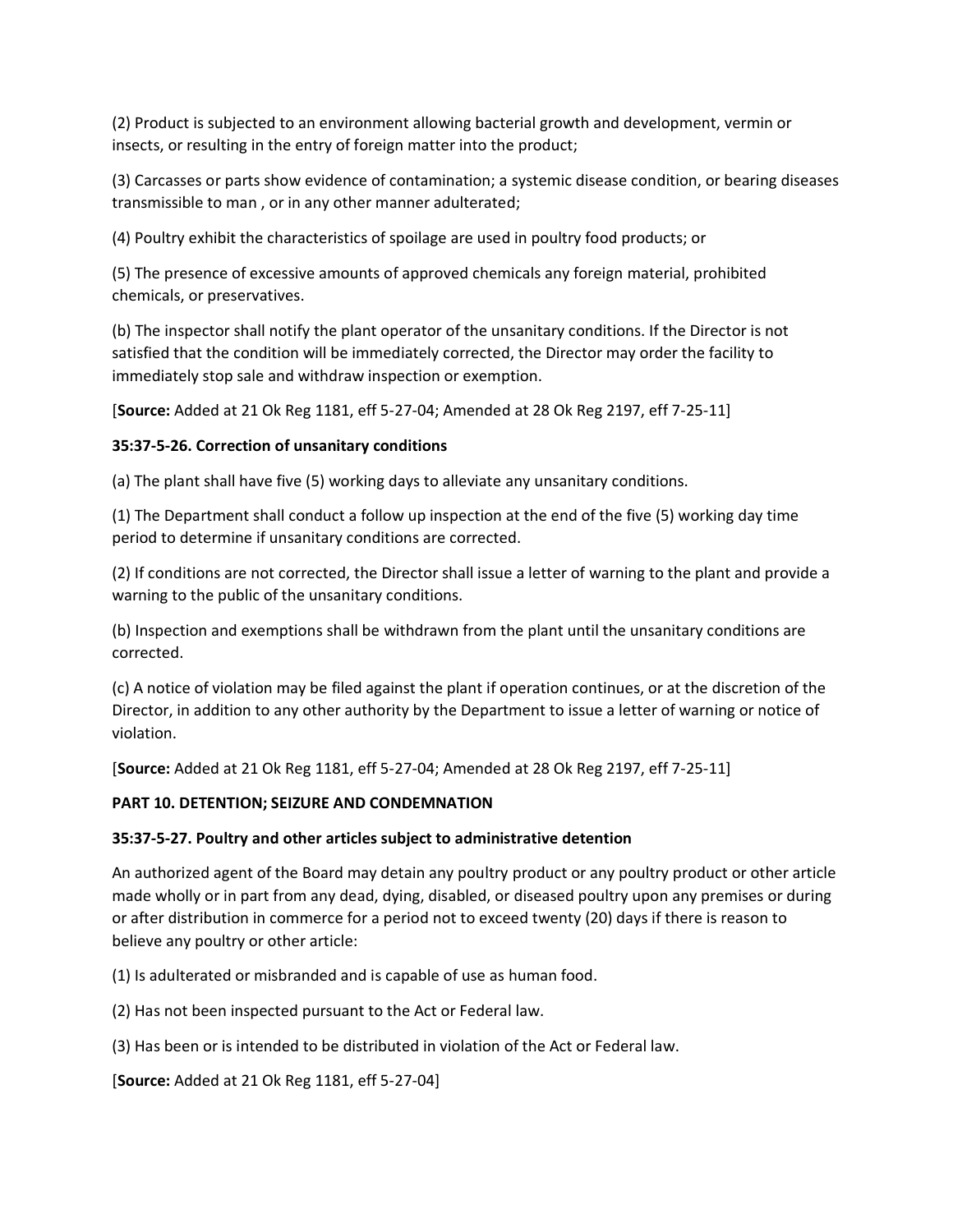### **35:37-5-28. Method of detention; form of detention tag**

An authorized agent of the Board shall detain any poultry or other article by affixing an official paper tag bearing the statement "Oklahoma Retained" and other information.

[**Source:** Added at 21 Ok Reg 1181, eff 5-27-04]

# **35:37-5-29. Notification of detention to the owner of the article detained, or his agent, and person having custody**

(a) An authorized agent of the Board shall give oral notification of detention to the immediate custodian of the poultry, poultry product, or other article being detained.

(b) An authorized agent of the Board shall furnish, as soon as possible, a copy of a completed "Notice of Detention" to the immediate custodian of the detained poultry, poultry product, or other article.

(c) If the owner of the detained poultry, poultry product, or other article, or the owner's agent is not the immediate custodian at the time of detention and if the owner, or owner's agent, can be ascertained and notified, an authorized agent of the Board shall furnish, as soon as possible, a copy of the completed "Notice of Detention" to the owner, or the owner's agent.

(d) The "Notice of Detention" shall be delivered by personal service or certified mail to the owner or owner's agent at the last known residence or principal place of business.

[**Source:** Added at 21 Ok Reg 1181, eff 5-27-04]

# **35:37-5-30. Notification of governmental authorities having jurisdiction over article detained; form of written notification**

(a) Within forty eight (48) hours after the detention of any poultry or other article pursuant to 35:37-5- 28, an authorized agent of the Board shall provide oral or written notification to any Federal, state, or other government authorities having jurisdiction over the article.

(b) Any oral notification shall be confirmed in writing as soon as circumstances allow.

[**Source:** Added at 21 Ok Reg 1181, eff 5-27-04]

# **35:37-5-31. Movement of poultry or other article detained; removal of official marks**

(a) No person shall move any detained poultry or other article from the place detained unless an authorized agent of the Board approves moving the article for refrigeration, freezing, or storage or releases the detention.

(b) An authorized agent of the Board shall provide a "Notice of Termination of Detention" to the owner, agent, or custodian that was previously notified of the detention.

(c) Notification shall be delivered by personal service or certified mail to the owner, agent, or custodian at the last known residence or principal place of business.

(d) Prior to release of detention, all official marks shall be removed from the article, unless an authorized agent of the Board determines the article is eligible to retain the marks.